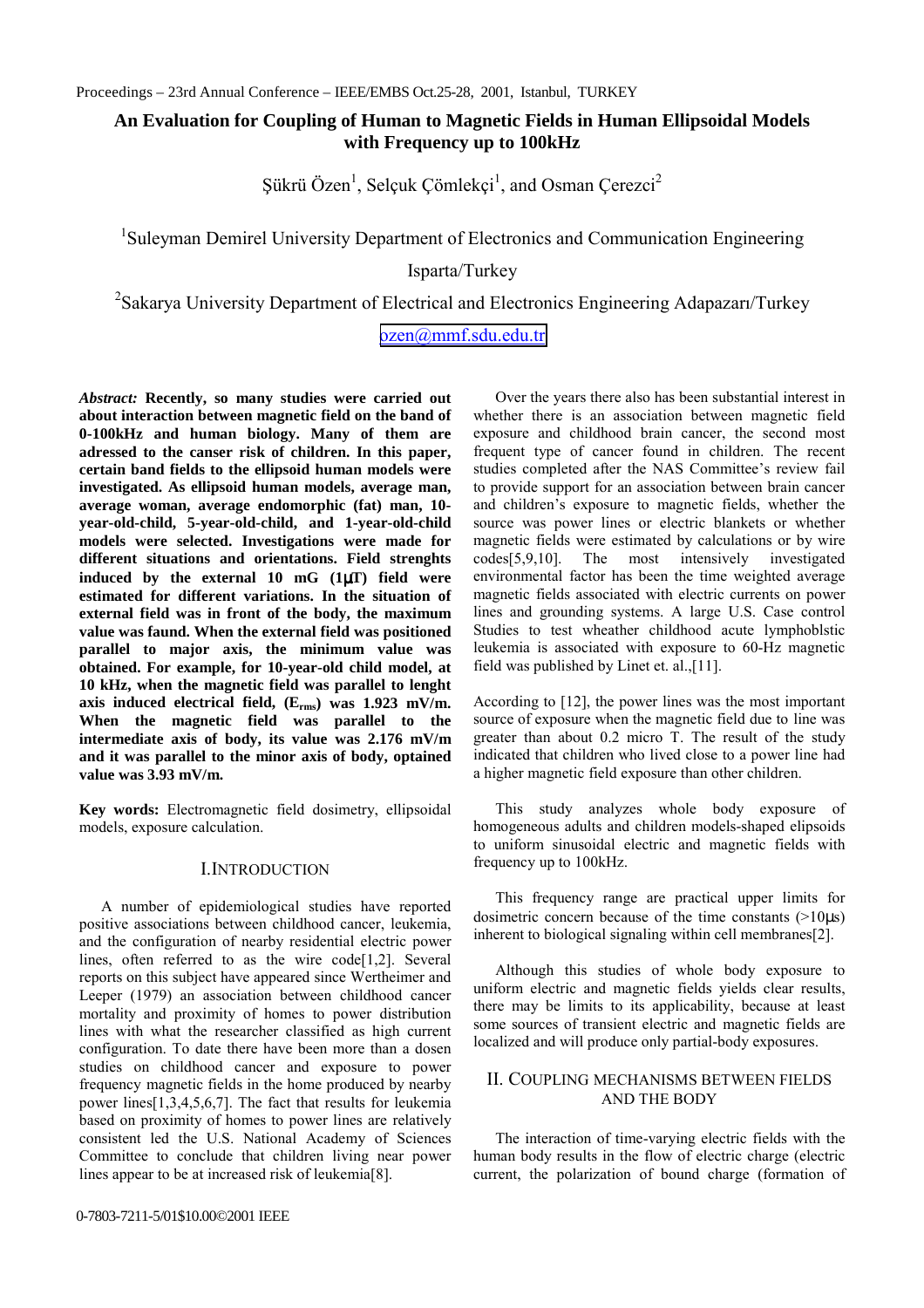| <b>Report Documentation Page</b>                                                                                                                                                                                                                                                               |                                                             |                                                    |  |  |  |  |  |  |
|------------------------------------------------------------------------------------------------------------------------------------------------------------------------------------------------------------------------------------------------------------------------------------------------|-------------------------------------------------------------|----------------------------------------------------|--|--|--|--|--|--|
| <b>Report Date</b><br>25 Oct 2001                                                                                                                                                                                                                                                              | <b>Report Type</b><br>N/A                                   | Dates Covered (from to)                            |  |  |  |  |  |  |
| <b>Title and Subtitle</b>                                                                                                                                                                                                                                                                      |                                                             | <b>Contract Number</b>                             |  |  |  |  |  |  |
| Human Ellipsoidal Models With Frequency up to 100kHz                                                                                                                                                                                                                                           | An Evaluation for Coupling of Human to Magnetic Fields in   | <b>Grant Number</b>                                |  |  |  |  |  |  |
|                                                                                                                                                                                                                                                                                                |                                                             | <b>Program Element Number</b>                      |  |  |  |  |  |  |
| Author(s)                                                                                                                                                                                                                                                                                      |                                                             | <b>Project Number</b>                              |  |  |  |  |  |  |
|                                                                                                                                                                                                                                                                                                |                                                             | <b>Task Number</b>                                 |  |  |  |  |  |  |
|                                                                                                                                                                                                                                                                                                |                                                             | <b>Work Unit Number</b>                            |  |  |  |  |  |  |
| Performing Organization Name(s) and Address(es)<br>Communication Engrg Isparta/Turkey                                                                                                                                                                                                          | Suleyman Demirel University Department of Electronics and   | <b>Performing Organization Report Number</b>       |  |  |  |  |  |  |
|                                                                                                                                                                                                                                                                                                | <b>Sponsoring/Monitoring Agency Name(s) and Address(es)</b> | <b>Sponsor/Monitor's Acronym(s)</b>                |  |  |  |  |  |  |
| US Army Research, Development & Standardization Group<br>(UK) PSC 802 Box 15 FPO AE 09499-1500                                                                                                                                                                                                 |                                                             | <b>Sponsor/Monitor's Report Number(s)</b>          |  |  |  |  |  |  |
| <b>Distribution/Availability Statement</b><br>Approved for public release, distribution unlimited                                                                                                                                                                                              |                                                             |                                                    |  |  |  |  |  |  |
| <b>Supplementary Notes</b><br>Papers from 23rd Annual International Conference of the IEEE Engineering in Medicine and Biology Society, October<br>25-28, 2001, held in Istanbul, Turkey. See also ADM001351 for entire conference on cd-rom., The original document<br>contains color images. |                                                             |                                                    |  |  |  |  |  |  |
| <b>Abstract</b>                                                                                                                                                                                                                                                                                |                                                             |                                                    |  |  |  |  |  |  |
| <b>Subject Terms</b>                                                                                                                                                                                                                                                                           |                                                             |                                                    |  |  |  |  |  |  |
| <b>Report Classification</b><br>unclassified                                                                                                                                                                                                                                                   |                                                             | <b>Classification of this page</b><br>unclassified |  |  |  |  |  |  |
| <b>Classification of Abstract</b><br>unclassified                                                                                                                                                                                                                                              |                                                             | <b>Limitation of Abstract</b><br>UU                |  |  |  |  |  |  |
| <b>Number of Pages</b><br>4                                                                                                                                                                                                                                                                    |                                                             |                                                    |  |  |  |  |  |  |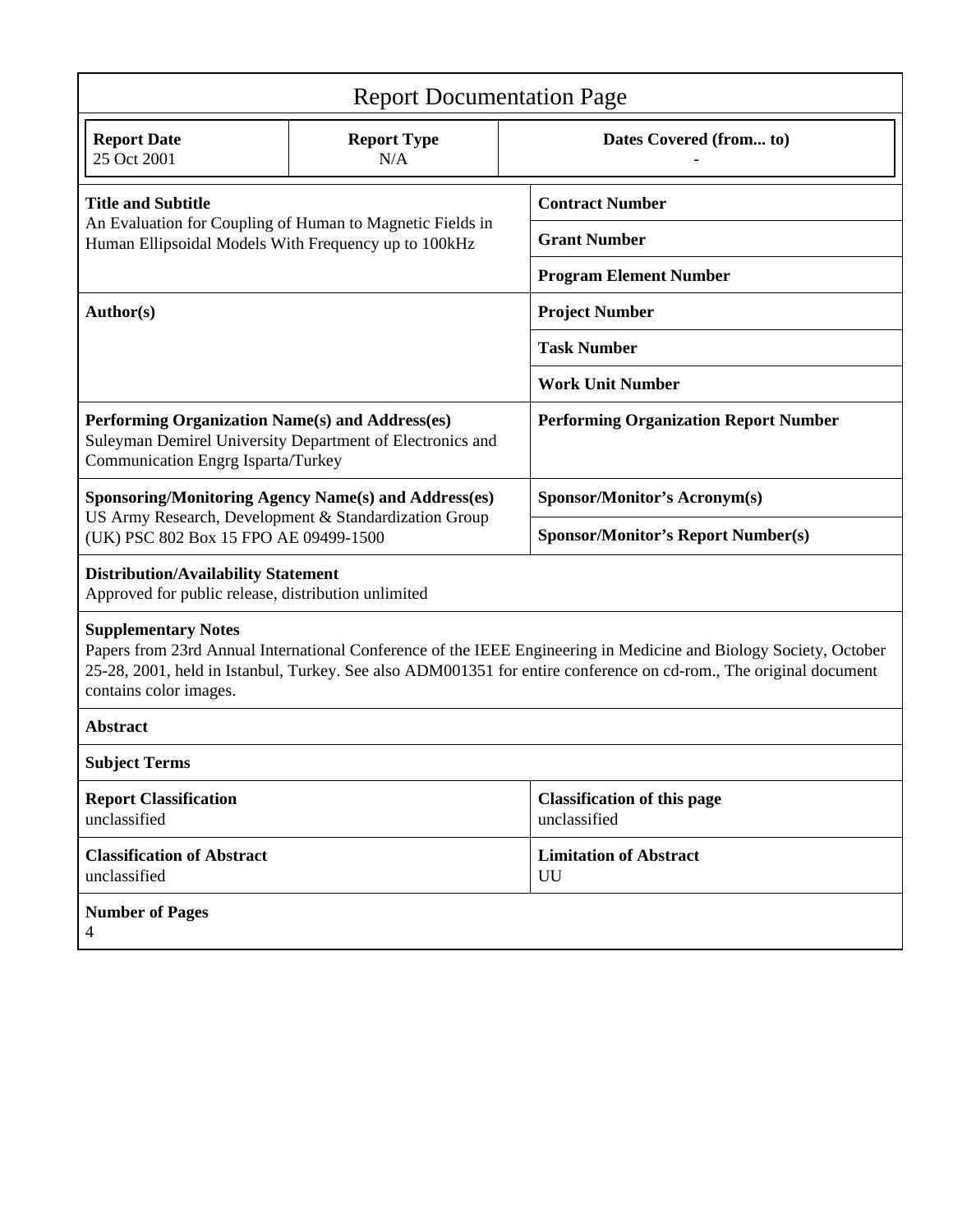electric dipoles), and the reorientation of electric dipoles already present in tissue. The relative magnitudes of these different effects depend on the electrical properties of the body that is, electrical conductivity and permittivity. Electrical conductivity and permittivity vary with the type of body tissue and also depend on the frequency of the applied field. External electric fields to the body induce a surface charge on the body; this results in induced currents in the body, the distribution of which depends on exposure conditions, on the size and shape of the body, and on the body's position in the field.

The physical interaction of time-varying magnetic fields with the human body results in induced electric fields and circulating electric currents. The magnitudes of the induced field and the current density are proportional to the radius of the loop, the electrical conductivity of the tissue, and the rate of change and magnitude of the magnetic flux density. For a given magnitude and frequency of magnetic field, the strongest electric fields are induced where the loop dimensions are the greatest. The exact path and magnitude of the resulting current induced in any part of the body will depend on the electrical conductivity of the tissue.

#### III. ELLIPSIODAL MODELS OF ADULTS AND **CHILDREN**

The surface of an ellipsoid is defined by the equation (1),

$$
(x/a)^2 + (x/b)^2 + (x/c)^2 = 1
$$
 (1)

Where x,y, and z are rectangular coordinates, and the size and shape of the ellipsoid are determined by the three parameters a, b, and c. (In this study,  $c \leq b \leq a$ ).

A basic ellipoid is shown in Figure.1 Where 2a defines the lenght of the mojor (i.e., longest) axis of the body, 2b defines the lenght of the intermediate axis, and 2c defines the lenght of minor axis. When using an ellipsoid model to a person, 2a defines the person's height, 2b defines the person's width (measured from hip to hip), and 2c defines the person's depth (measured approximately from the surface of the abdomen to buttocks). Table.1 list the ellipsoid models and parameters of adults and children



Figure.1 Ellipsoid models representation; a) Magnetic field is aligned with the major axis of the body, b) Magnetic field is aligned with the intermediate axis of the body

TABLE.I ELLIPSOID PARAMETERS FOR SELECTED HUMAN MODELS[13]

| 1 01\00000\100 110\111\11\00000\12 |       |       |       |  |  |  |  |  |
|------------------------------------|-------|-------|-------|--|--|--|--|--|
| Selected Models                    | а     |       | с     |  |  |  |  |  |
| Average Man                        | 0.875 | 0.195 | 0.098 |  |  |  |  |  |
| Average Women                      | 0.805 | 0.2   | 0.091 |  |  |  |  |  |
| Average Endomorphic (fat)man       | 0.88  | 0.225 | 0.17  |  |  |  |  |  |
| 10-Year-Old- Child                 | 0.69  | 0.143 | 0.078 |  |  |  |  |  |
| 5-Year-Old- Child                  | 0.56  | 0.12  | 0.069 |  |  |  |  |  |
| 1-Year-Old- Child                  | 0.37  | 0.095 | 0.068 |  |  |  |  |  |

#### IV. MATHEMATICAL RELATIONS FOR COUPLING OF UNIFORM MAGNETIC FIELD TO ELLIPSOID

Consider a magnetic field,  $B_0$ , aligned parellel to the x axis. It can be shown that the induced electric field is in the y-z plane and is everywhere tangent to the ellipse  $(y/b)^{2}+(z/c)^{2}=\eta^{2}$ , where  $1 \ge \eta \ge 0$  [14,15]. The strenght of the induced field E is [14]

$$
E = \frac{\omega B_0}{b^2 + c^2} \sqrt{b^4 z^2 + c^4 y^2} \qquad (2)
$$

The values of  $E_{\text{max}}$  and  $E_{\text{rms}}$  induced inside the ellipsoid are; [2]

(3)

1)  $B_0$  is aligned with a (x) axis:

$$
E_{\text{max}} = B_0 \omega \frac{b^2 c}{b^2 + c^2},
$$

$$
E_{\text{rms}} = \frac{\omega B_0}{\sqrt{5}} \frac{bc}{\sqrt{b^2 + c^2}}
$$

2)  $B_0$  is aligned with b (y) axis:

$$
E_{\text{max}} = B_0 \omega \frac{a^2 c}{a^2 + c^2},
$$
  
\n
$$
E_{\text{rms}} = \frac{\omega B_0}{\sqrt{5}} \frac{ac}{\sqrt{a^2 + c^2}}
$$
 (4)

3)  $B_0$  is aligned with c (z) axis:

$$
E_{\text{max}} = B_0 \omega \frac{a^2 b}{a^2 + b^2},
$$
  

$$
E_{\text{rms}} = \frac{\omega B_0}{\sqrt{5}} \frac{ab}{\sqrt{a^2 + b^2}}
$$
 (5)

## V. INDUCED FIELDS INSIDE THE SELECTED HUMAN ELLIPSOIDAL MODELS

Table.II present calculated induced electric fields when the ellipsoidal models are with exposed 10 mG magneric fields. Data are given for each of the three orientations of external field relative to the axes of ellipsoidal models.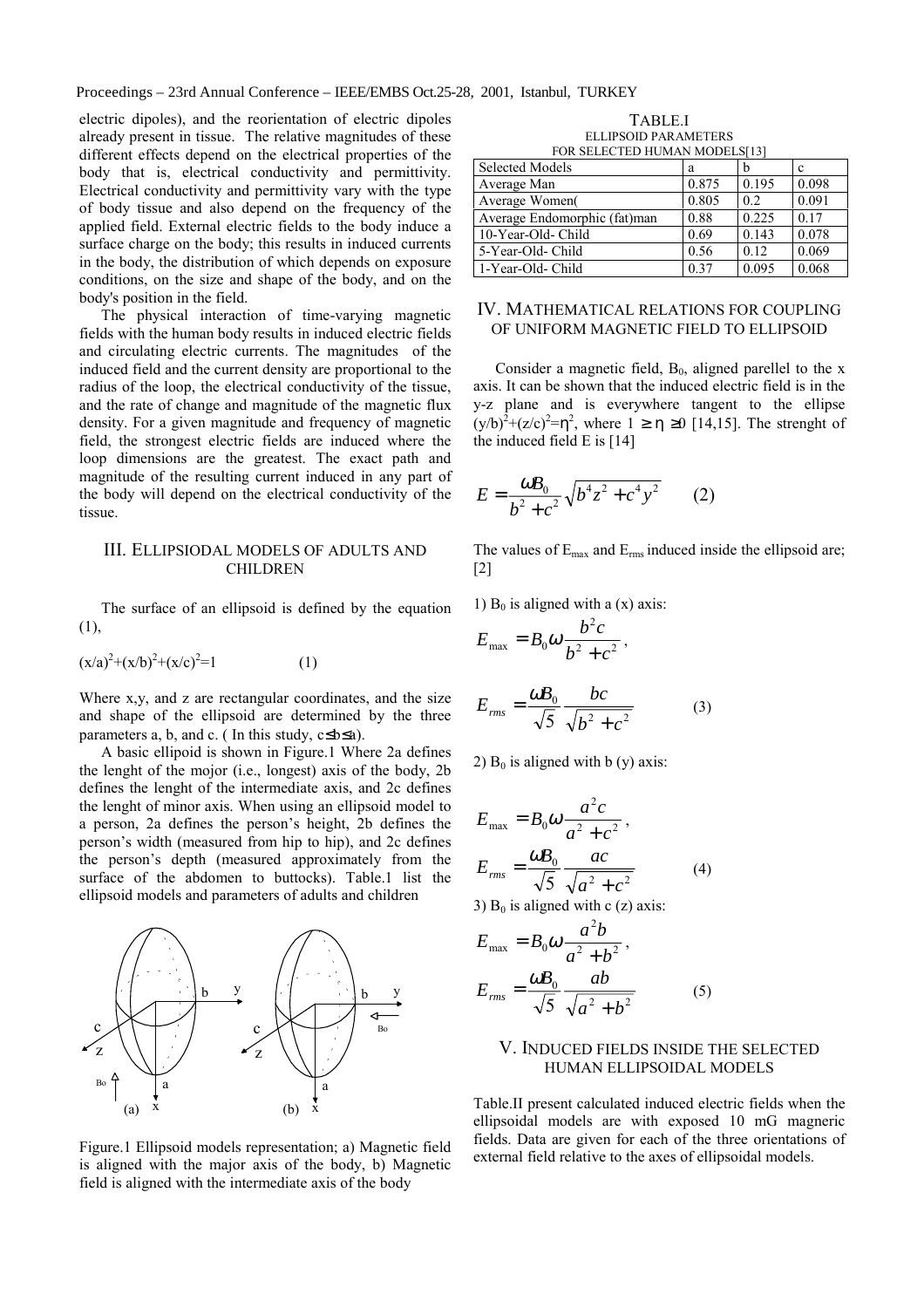| Selected Models                       | Induced Electric Field $(mV/m)$      |       |       |                                      |        |       |                                      |       |        |       |       |       |
|---------------------------------------|--------------------------------------|-------|-------|--------------------------------------|--------|-------|--------------------------------------|-------|--------|-------|-------|-------|
|                                       | $B_0$ is aligned with a axis (Bo//a) |       |       | $B_0$ is aligned with b axis (Bo//b) |        |       | $B_0$ is aligned with c axis (Bo//c) |       |        |       |       |       |
| <b>Exposure Frequency</b><br>F, (kHz) | 0.1                                  |       | 10    | 100                                  | 0.1    |       | 10                                   | 100   | 0.1    |       | 10    | 100   |
| Average Man                           | 0.0246                               | 0.246 | 2.46  | 24.6                                 | 0.0273 | 0.273 | 2.735                                | 27.35 | 0.0534 | 0.534 | 5.345 | 53.45 |
| Av. Women                             | 0.0232                               | 0.232 | 2.326 | 23.263                               | 0.0254 | 0.254 | 2.54                                 | 25.4  | 0.0545 | 0.545 | 5.451 | 54.51 |
| Av. Endomorphic<br>(fat)man           | 0.0381                               | 0.381 | 3.809 | 38.094                               | 0.0469 | 0.468 | 4.687                                | 46.88 | 0.0612 | 0.612 | 6.122 | 61.22 |
| $10$ -Year-Old-<br>Child              | 0.019                                | 0.192 | 1.923 | 19.232                               | 0.0218 | 0.217 | 2.176                                | 21.77 | 0.0393 | 0.393 | 3.932 | 39.33 |
| 5-Year-Old-<br>Child                  | 0.0168                               | 0.168 | 1.68  | 16.8                                 | 0.019  | 0.192 | 1.923                                | 19.23 | 0.033  | 0.33  | 3.3   | 33    |
| 1-Year-Old-<br>Child                  | 0.0155                               | 0.155 | 1.55  | 15.5                                 | 0.0188 | 0.187 | 1.878                                | 18.78 | 0.0258 | 0.258 | 2.584 | 25.84 |

TABLE.II VOLUME-RMS (Erms) ELECTRIC FIELD STRENGHTS INDUCED IN ELLIPSODAL MODELS OF HUMAN BY EXTERNAL 10 mG MAGNETIC FIELD



Figure.2 Comparison of exposure to field orientation for average man



Figure. 3 Induced electric field for selected ellipsoidal human models, f=0.1kHz (External magnetic field aligned with the long axis of the body)

Some value of exposure can be found from Figure.2 It's easy to compare the exposures for field orientations. At exposure frequency, induced electric field varies with releated to field orientation and models. In Figure.3, for fat man,  $E_{\text{max}}$  is shown the greates value. But it varies from model to model. The size and shape of the body is the major parameter.

## VI. CONCLUTIONS

In this paper, for ellipsoidal body models, in the situation of 10 mG (1µT) exposure, induced electric fields have been analyzed. Results vary with the orientation of field or the size of body. When the external magnetic field is applied as paralle to the long axis of body  $(B_0/a, i.e.,$  aligned with the long axis of the body), induced field to the body is less then other field-body configurations  $(B_0/b)$  and  $B_0/(c)$ . The greatest induced field strenght is aligned with lenght of the